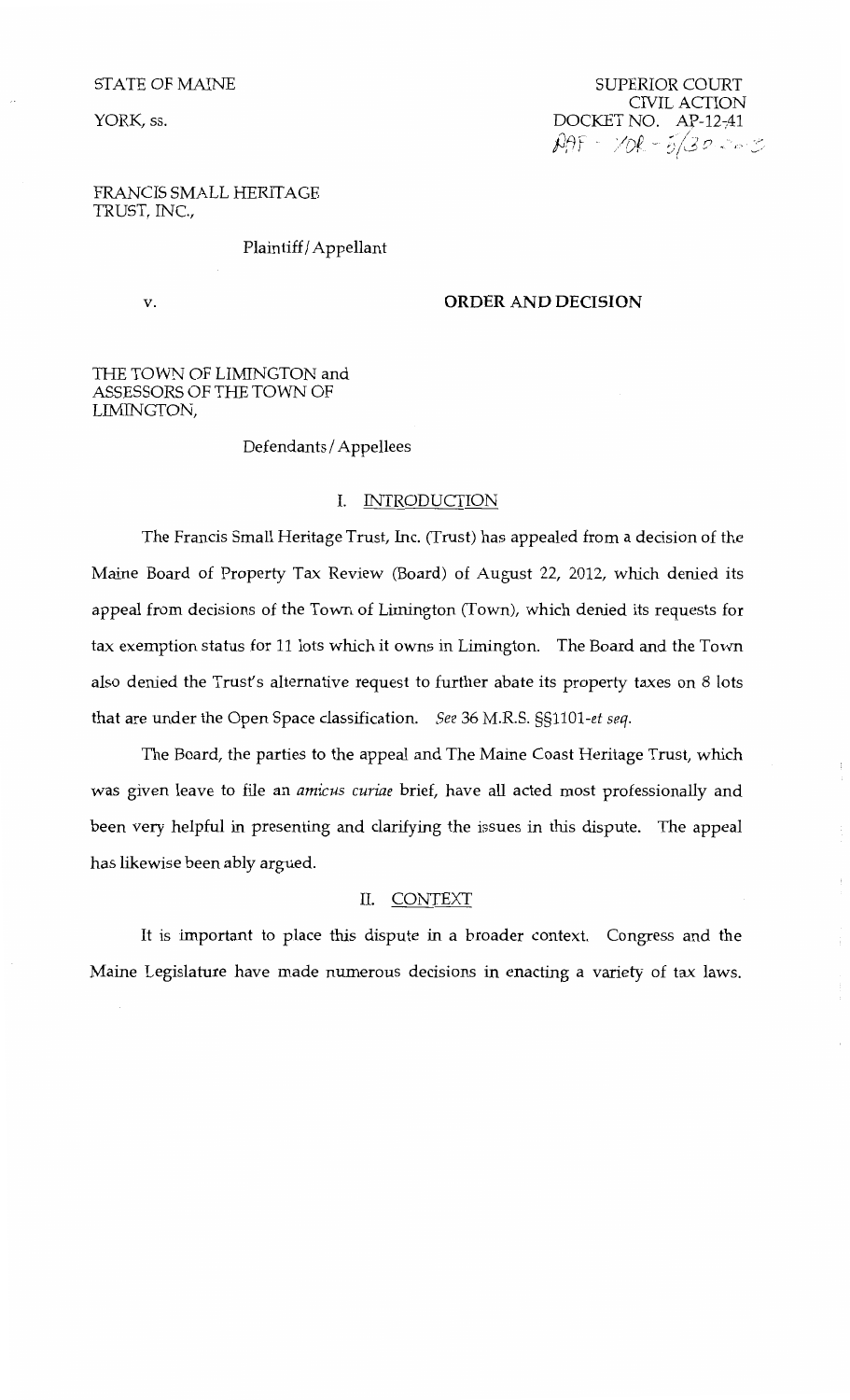Our federal and state income tax laws contain a wide array of exemptions, deductions and credits for both corporations and individuals. Maine's sales tax law, at 36 M.R.S. §1760, contains exemptions 1 through 94, many with multiple sub-parts. Likewise, there are numerous exemptions from property taxes or provisions which reduce local real estate taxes. See, for example, the exemptions listed at 36 M.R.S. §§651-661 and the benefits given to support open space, 36 M.R.S. §1106-A, farmland, 36 M.R.S. §1108 and tree growth properties, 36 M.R.S. §§571 – *et seq.* These are just some of the many examples. Both Congress and the Legislature have determined that individuals or corporations with certain characteristics or activities will have their taxes reduced. That means that others will pay more, services will be cut, or, in the case of recent federal budgets, a larger deficit will exist. There is nothing unusual about a legislative decision to grant a tax benefit.

For decades states and municipalities have competed for jobs by offering reduced price or free land, infrastructure improvements, tax breaks, job training and a host of incentives to attract businesses. Similar competition exists at an international law. Just recently the government of Ireland received substantial attention for its extremely favorable treatment of corporations. Tax burdens or the exemption from taxes are widely used as a tool to effectuate public policy.

The decision to grant or deny a property tax exemption to a benevolent or charitable institution must be placed in this broader context.

# III. STATUTORY HISTORY AND CASE LAW

÷j.

The property tax exemption at issue here is the exemption from taxation for "the real estate and personal property owned and occupied or used solely for their own purposes by benevolent and charitable institutions incorporated by this State ...." 36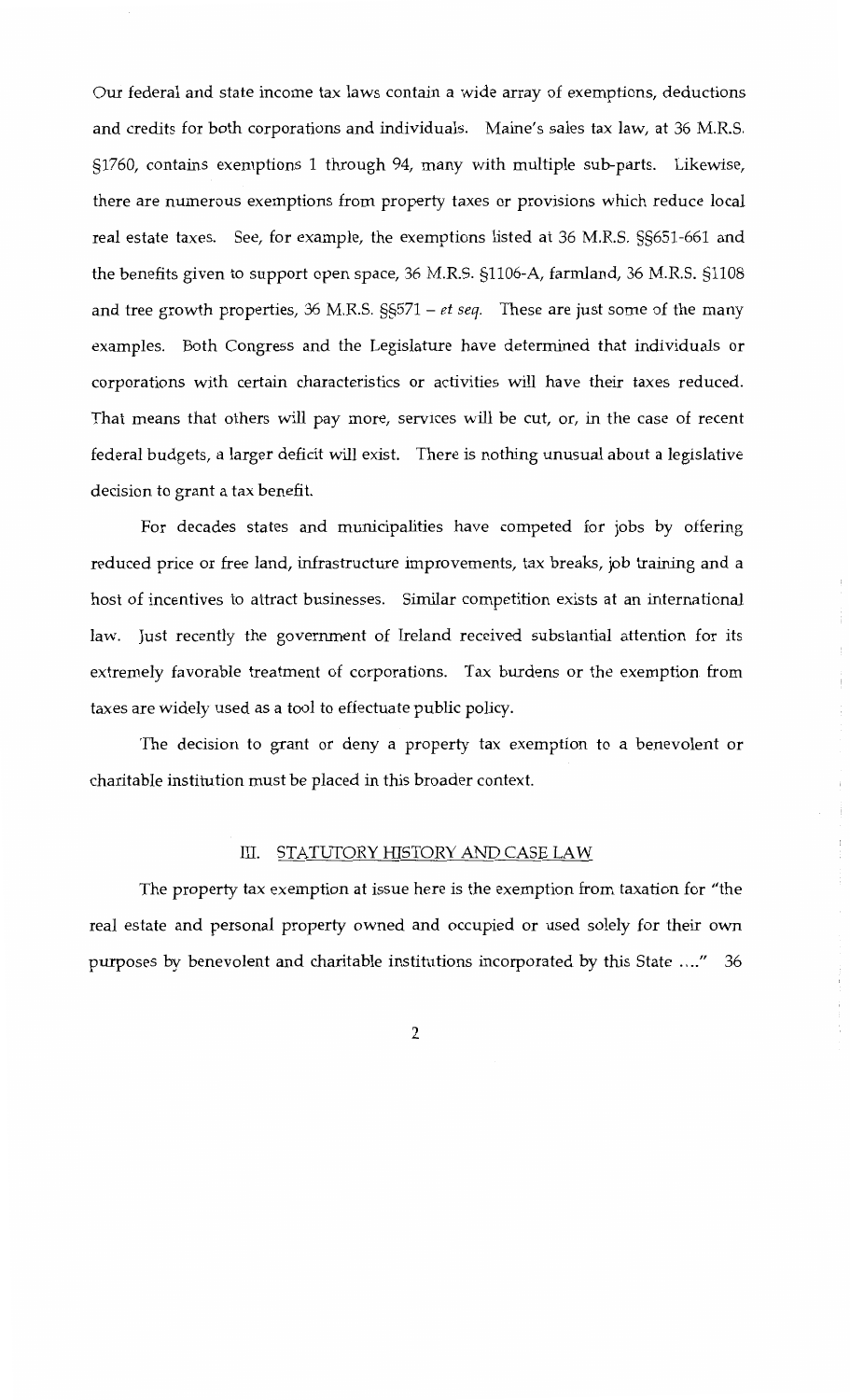M.R.S. §652(1)(A). The full text of §652 is attached as Exhibit A. This is an ancient exemption.

Analogous provisions go back *to* at least 1819. See *Hebron Academy, Inc. v. Town*  of Hebron, 2013 ME 15, 114. As early as 1845 the Maine legislature provided an exemption for "the real and personal property of all literary, benevolent, charitable and scientific institutions incorporated by this state." P.L. 1845, c. 159, §5(2). With modification this exemption, along with multiple others, has continued *to* exist and remains in effect.

Dozens of cases involving this exemption have gone *to* the Law Court including such early cases as *Marsh River Lodge of Free and Accepted Masons v. Inhabitants of Brooks,*  61 Me. 585 (1873) which dealt with whether the Marsh River Lodge was incorporated by Maine.

Over the last 140 years the Law Court has developed a substantial body of law which will be applied to the facts of the current dispute. In *The Maine Baptist Missionary Convention v. The City of Portland,* 65 Me. 92, 93 (1876) the Court noted that, "It may be difficult *to* say what a 'benevolent' institution is, if it differs from one that is merely charitable." Since then the Law Court has consistently stated that "benevolent" and "charitable" are synonymous.

The *Maine Baptist* case continued with a definition that has appeared in more recent cases. It stated, at 93, that "The word 'charity,' as found in our decisions and statutes, is not to be taken in its widest sense, denoting all the good affections which men ought *to* bear *to* each other, nor in its restricted and usual sense, signifying relief to the poor, but it is *to* be taken in its legal signification as derived chiefly from the statute of 43 Eliz., C. 4. Those purposes are deemed charitable which are enunciated in that act, or which by analogy are deemed within its spirit and intendment."

İ.

 $\mathfrak{f}$ 

ŧ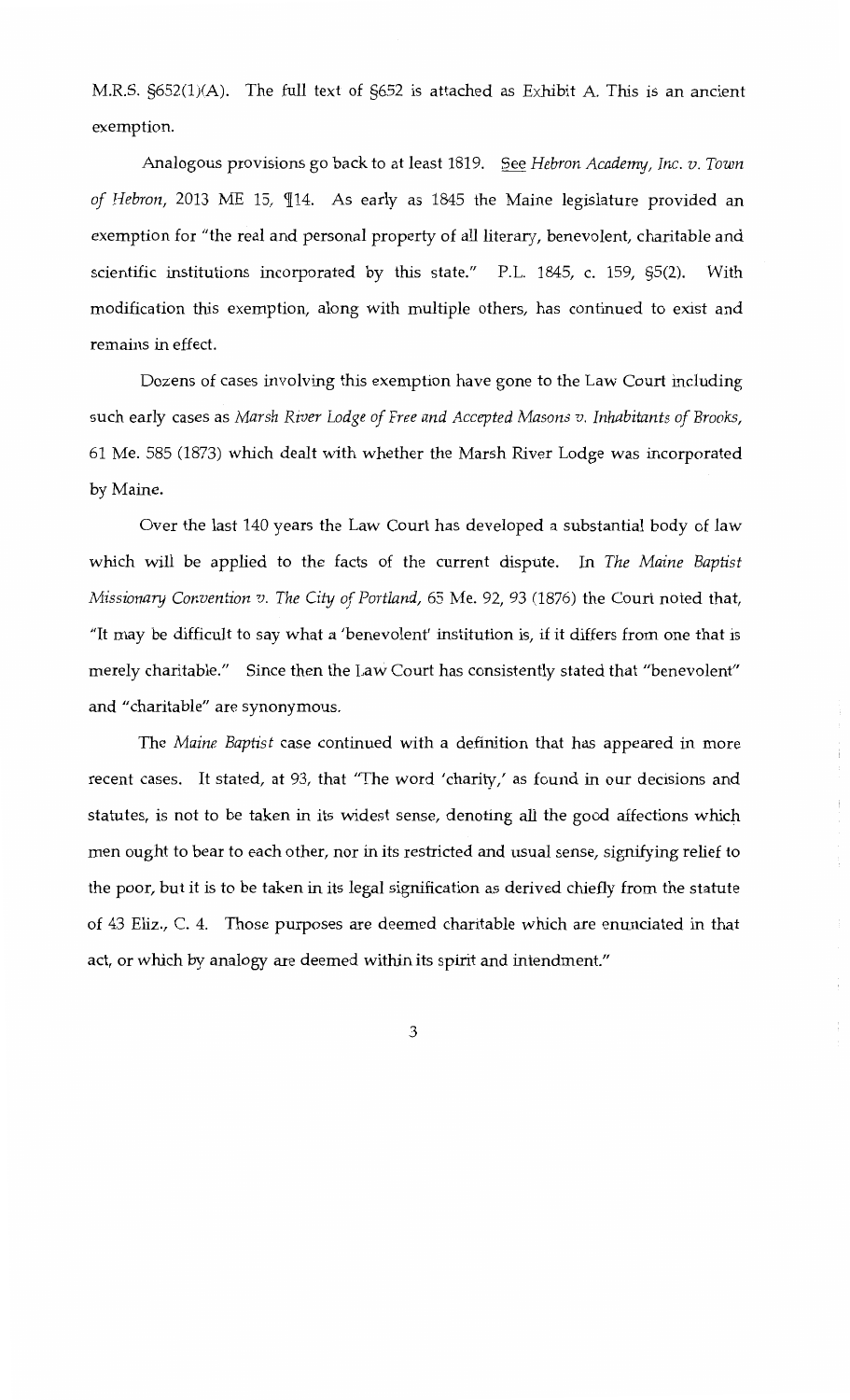The Elizabethan Charitable Uses Act of 1601 with references to " ... Maintenance of sicke and maymed Souldiers and Marriners, Schooles of Learninge ... some for Educacion and prefemente of Orphans ... some for Mariages of poore Maides (and the) Ayde and Helpe of younge tradesmen ... " makes, not surprisingly, no reference *to* open space preservation, wildlife protection or outdoor recreation.

Another case, which was cited by the Board at page 4 of its decision, is *Johnson v. South Blue Hill Cemetery Association,* 221 A.2d 280, 7 (Me. 1966) which stated, "A charity in the legal sense, may be more fully described as a gift, *to* be applied consistently with existing laws, for the benefit of an indefinite number of persons, either by bringing their minds or hearts under the influence of education or religion, by relieving their bodies from disease, suffering, or constraint, by assisting them *to*  establish themselves in life, or by erecting or maintaining public buildings or works or otherwise lessening the burdens of government." It quoted a 1932 case which referred *to* still older cases.

In *City of Bangor v. Rising Virtue Lodge No. 10,* 73 Me. 428, 433 (1882) what would become a consistent principle emerged. The Law Court stated, "... still taxation is the general rule; exemption from taxation the exception. Statutes violating the general rule are *to* be construed strictly." *At* 434, the Court indicated that a charitable use is *to*  be public in the "sense of being so general and indefinite in its objects as to be deemed of common and public benefit." "The essential features of a public charity, are, that it is not confined to *privileged individuals,* but is open to the indefinite public."

In addition to the broader exemption for "benevolent and charitable institutions" there is a separate exemption for "Houses of religious worship ... and property owned and used by a religious society as a parsonage up to the value of \$20,000 ... " *See* 36 M.R.S. §652(1)(G). The case *Ferry Beach Park Association of the Universalist Church v. City of Saco,* 136 Me. 202, 205 dealt with the potential conflict between the more general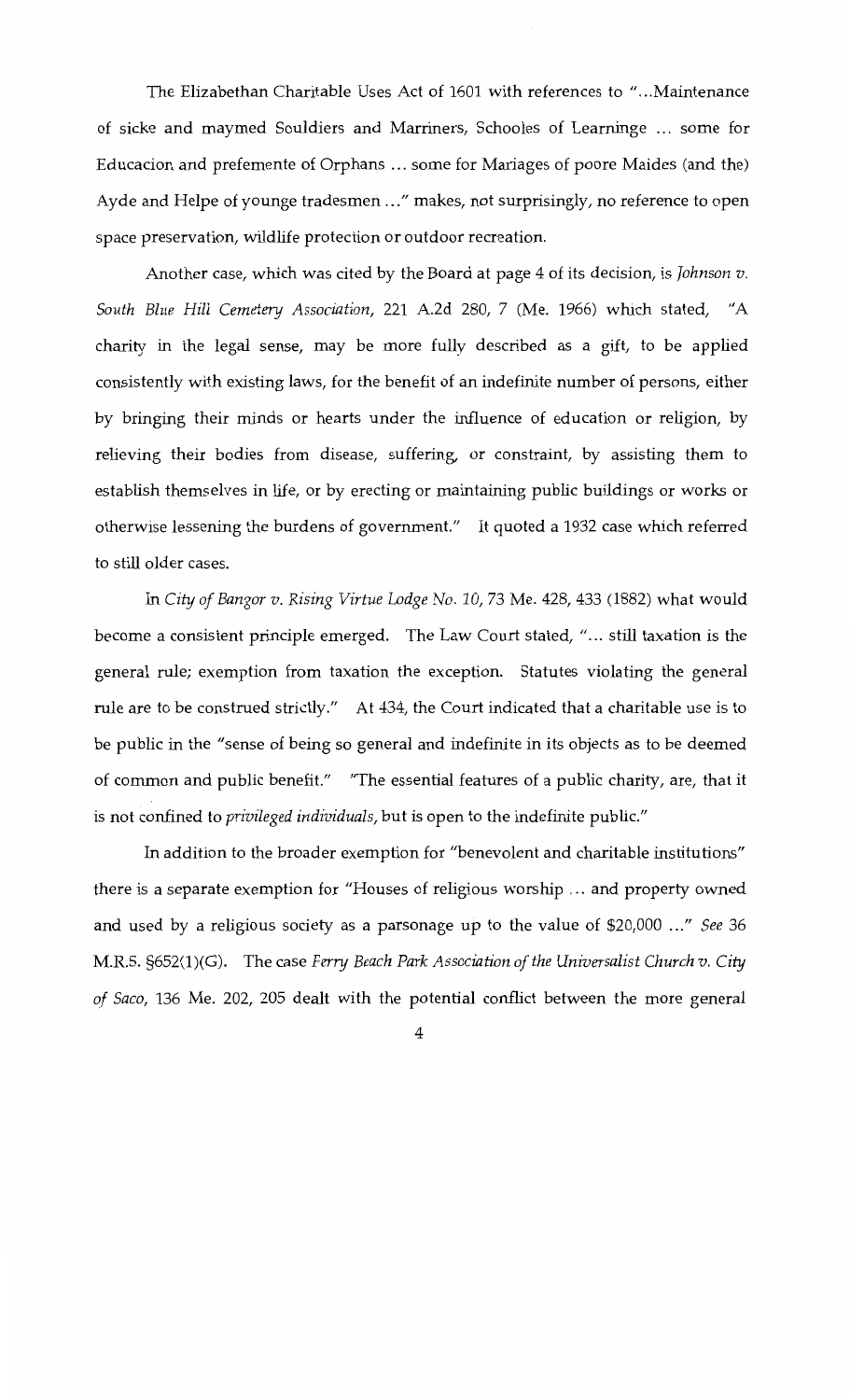benevolent and charitable exemption and the more specific exemptions. The Law Court stated, "There is also insistence that the Association is purely a religious corporation and must be governed as *to* exemptions by the provisions of R.S., Chap. 13, §6, Subdivision V. As this exemption applies only *to* houses of religious worship and parsonages, it is urged that consequentially there is no exemption here. A careful review of the cases cited as *to* distinctions between religious, benevolent and charitable societies ... indicates no real conflict with the decisions in support of our present holding, which found that the church was entitled *to* an exemption as a benevolent and charitable institution."

An earlier case involving the same property, *Ferry Beach Association of Universalists v. City of Saco,* 127 Me. 136, 138 (1928) had no concerns, "If the stern and rigid limitations of Puritanism are relaxed *to* permit the inclusion of some of the recreational pleasures of life in the gatherings of this Association." These were however incidental *to* the main purpose of "developing the missionary power of the Universalist Church". This case, as with many others, again noted that taxation is the rule and exemptions are the exceptions.

In *City of Lewiston v. All Maine Fair Association,* 138 Me. 39, 42 (1941) the Law Court considered the tax-exempt status of the Lewiston fairgrounds. It reaffirmed the principle that incidental use that did not fit the statutory exemption would not deprive the benevolent and charitable institution of its property tax exemption. However, the land that was rented *to* a "victualer" and a "riding master" for revenue "were clearly not occupied by the Association for its own purposes". Likewise the incidental use of hospital property by a doctor did not defeat the hospital's entitlement *to* an exemption in *Calais Hospital v. City of Calais,* 138 Me. 234 (1942). Also see *Episcopal Camp Foundation, Inc. v. Town of Hope,* 666 A.2d 108. 109 (Me. 1995), *Salvation Army v. Town of*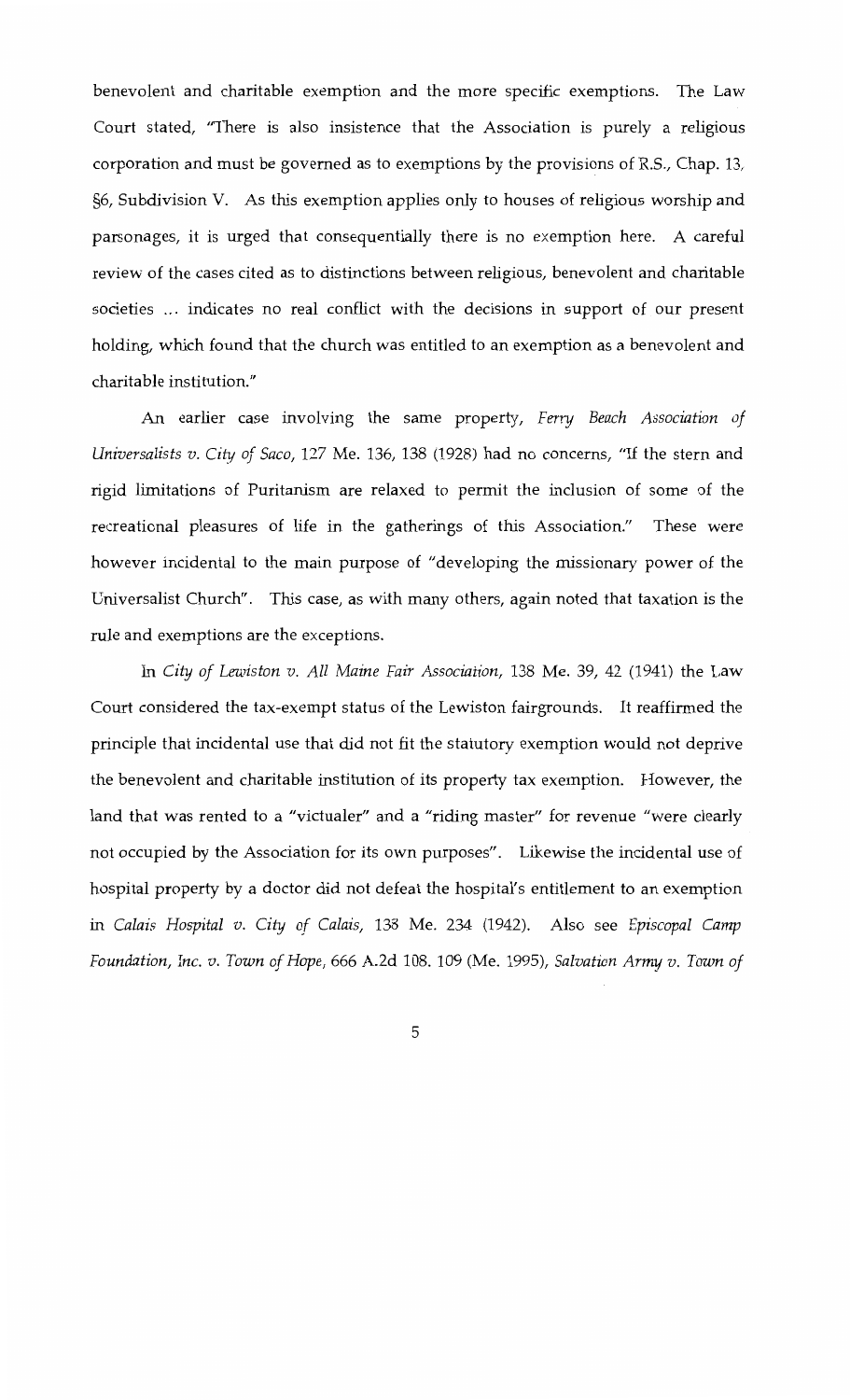*Standish,* 1998 ME 75, 709 A.2d 727, *City of Lewiston v. Salvation Army,* 1998 ME 98, 710 A.2d 914 and *Hebron Academy, Inc. v. Town of Hebron,* 2013 ME 15,  $\frac{q}{22}$ -et seg.

In 1954 the Law Court decided a York County case involving the refusal of the Town of Eliot to grant a tax exemption. In *Green Acre Baha'i Institute v. Town of Eliot,*  150 Me. 350 (1954) at page 354 the Law Court established a test that continues to be used, "In each situation where exemption is claimed, there must be a careful examination to determine whether in fact the institution is organized and conducting its operation for purely benevolent and charitable purposes in good faith, whether there is any profit motive revealed or concealed, whether there is any pretense to avoid taxation, and whether any production of revenue is purely incidental to a dominant purpose which is benevolent and charitable. When these questions are answered favorably to the petitioner for exemption, the property may not be taxed." The institute conducted educational and religious programs and, at 353, had "facilities for recreation." Also see *Maine AFL-CIO Housing Development Corporation v. Town of Madawaska,* 523 A.2d 581, 4 (Me. 1987) and *Town of Poland v. Poland Spring Health Institute,* 649 A.2d 1098, 1100 (Me. 1994).

Several cases address the strict requirements for obtaining tax-exempt status or the relationship between different types of exemptions or tax reductions. In *Silverman v. Town of Alton,* 451 A.2d 103 (Me. 1982) the charitable exemption was not available because the applicants were not incorporated in Maine. The applicants, as trustees of a wildlife trust maintained for the sole benefit of the University of Maine, also failed to obtain an exemption as a scientific institute as the University did not have "practical ownership." See page 106. The opinion also indicated, at 106, that "... a wildlife refuge or sanctuary, ... in and of itself is not a scientific institution or organization." Whether the property would qualify for a tax reduction under current tree growth or open space provisions was obviously not decided.

6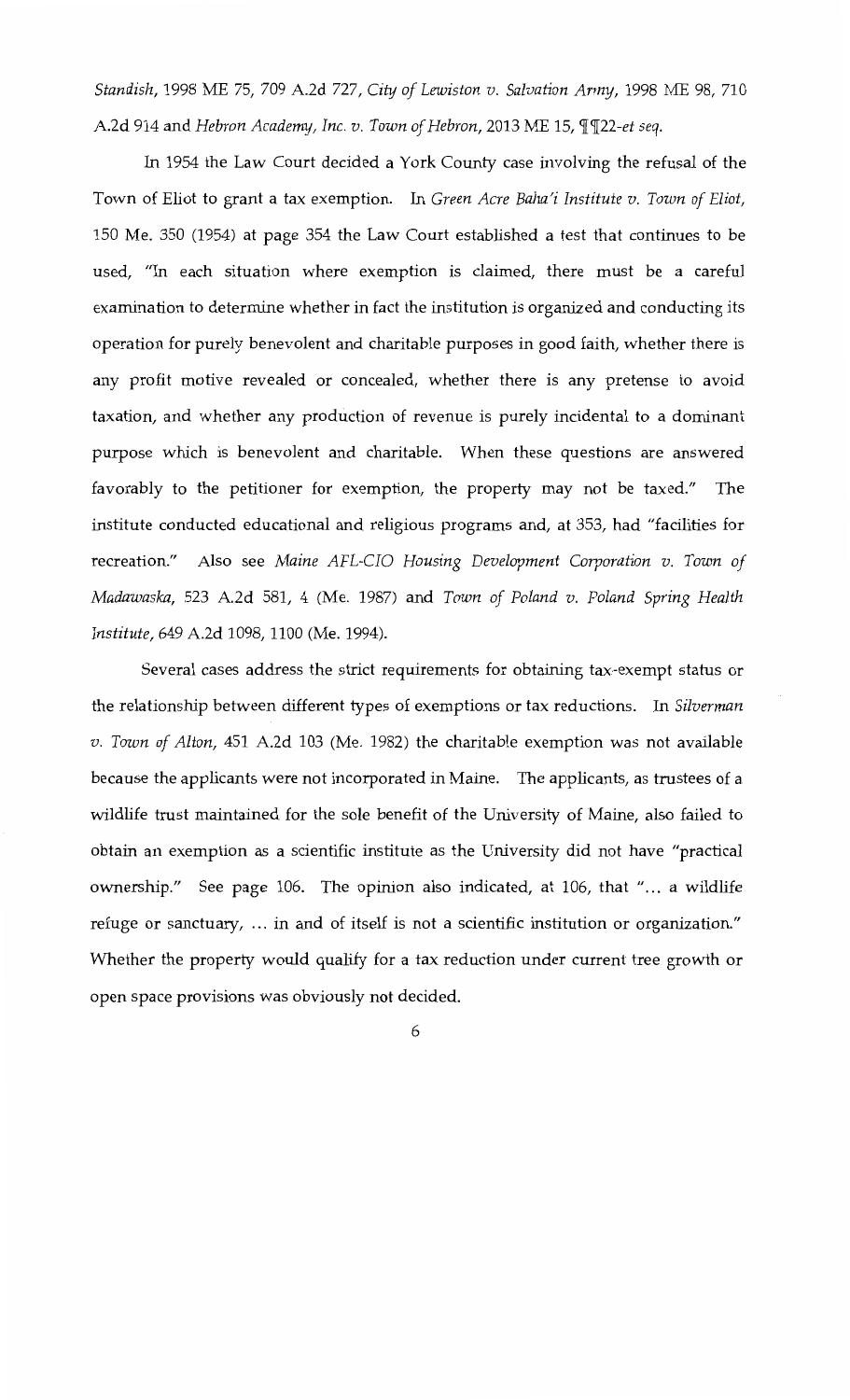A slightly earlier case from Lincoln County is The *Nature Conservancy of the Pine Tree State, Inc. v. Town of Bristol,* 385 A.2d 39 (Me. 1978). The plaintiff was a Maine nonprofit corporation that acquired and administered property for the "promotion and advancement of conservation, educational, scientific and literacy purposes." See 40. The Nature Conservancy's stated purposes also included, the preservation of all types of wild nature, the establishment of natural reserves . . . *to* be used for scientific, educational and esthetic purposes; (and) promoting the conservation and proper use of our natural resources. See 40.

In the Nature Conservancy case the Law Court decided that the property did not qualify for an exemption as a charitable institution because the former owners of the parcels had reserved private rights in the property making it subject *to* private noncharitable uses. See 43. The Court did hold, at 43, "Land held in its natural state does not become tax exempt by transfer to a charitable institution where the grantor retains the rights *to* access, passage or custodianship, more particularly since these tend *to* be the only private rights of ownership exercised while land is privately being held in its natural state." The Law Court did not determine that the Nature Conservancy was not a charitable institution nor that land in its natural state could not be tax exempt. As the property was not used solely as 36 M.R.S. §652 requires, for the Conservancy's "own purposes" the claim *to* a charitable exemption failed. See 44.

There are three more cases that will be discussed before turning *to* the facts of this case, the Board's decision and the application of Maine's statutes and Law Court decisions *to* the facts and decision.

*Holbrook Island Sanctuary v.* The *Inhabitants of the Town of Brooksville,* 161 Me. 476 (1965) determined that the Holbrook Island Sanctuary was not exempt from taxation. The Law Court stated, at 484, "First, the interested parties here endeavor *to* place in the ownership of a tax exempt corporation nothing in substance more than a game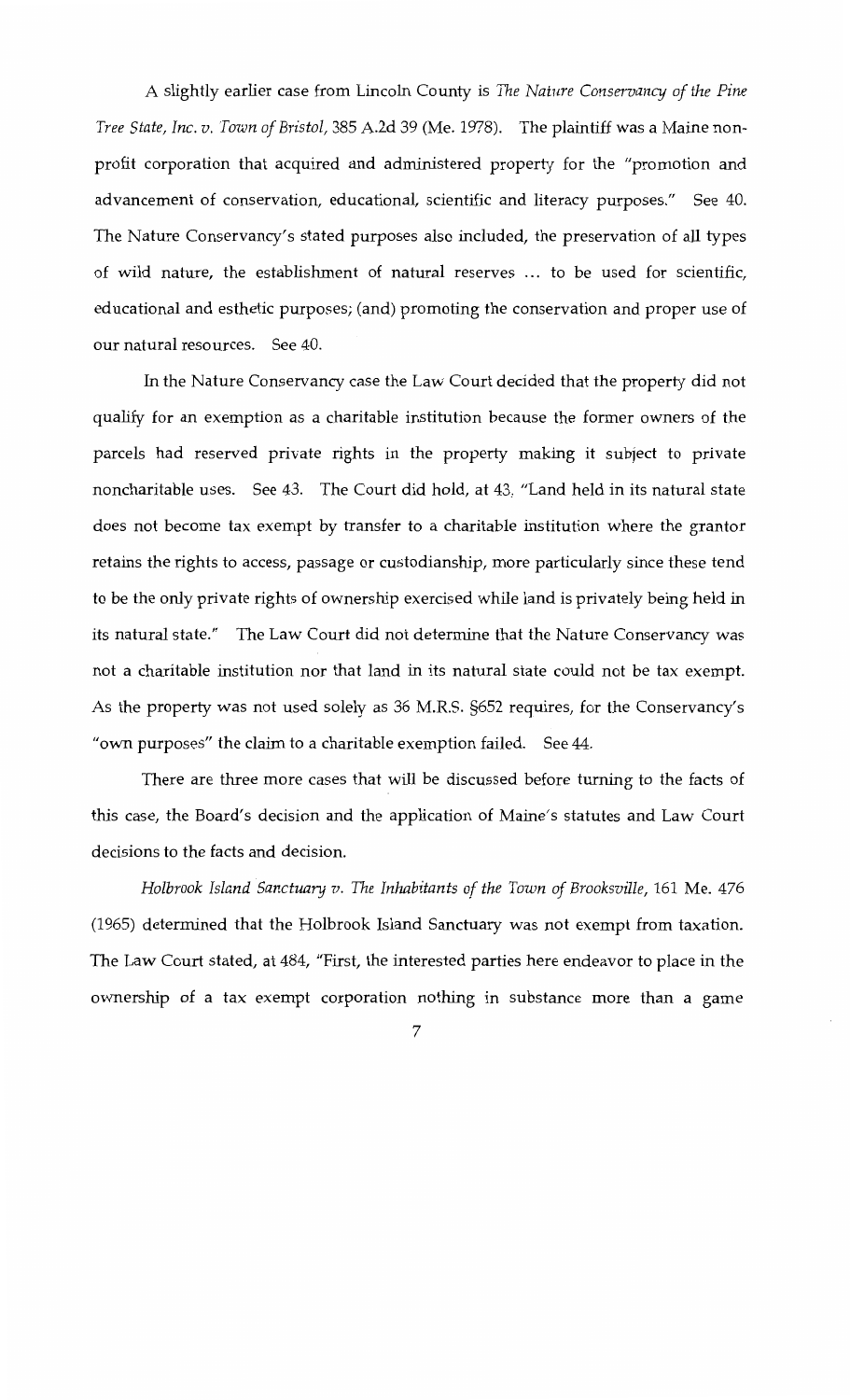preserve. The purpose is plainly to benefit wild animals. We find no benefit to the community or to the public in the proposed sanctuary within the principle relating to charitable trusts relating to animals." The claim for an exemption was additionally rejected as the sanctuary, at 488, sought "to create a game preserve or at most a game management area with conditions deemed harmful by the regional game biologist of the Fish and Game Department" by prohibiting even restricted hunters for game management.

*Cushing Nature and Preservation Center v. Town of Cushing,* 2001 ME 149, 785 A.2d 342, is the most recent case directly related to the issues in this case. The Center owned some 400 acres valued at 2.5 million dollars and contained a farmhouse and barn. Public access, though perhaps restricted, was permitted. Some nature-related programs were claimed to have been presented along with some educational, recreational and scientific activities. The Superior Court had determined that an alleged restriction to access by clammers was against public policy, like the no hunting provisions in *Holbrook Island,* and the existence of the statutory open space land program and its tax abatement provisions prevented the granting of a full exemption as a charitable institution.

On appeal the Law Court noted that a court must determine whether the stated purpose of the organization is charitable within the meaning of the statute and if, in fact, the organization is actually using its property solely for purely benevolent and charitable purposes. See  $\P$ 10.

The Law Court resolved the issue of access by clammers by stating, at  $\P$ 13, that if the purpose of a charitable use violates public policy then it cannot be classified as charitable. However, a charity may lawfully restrict the use of its property.

The Law Court did not determine that the Farm and Open Space abatement provisions found at 36 M.R.S. §§1101-21 precluded a full tax exemption for a charitable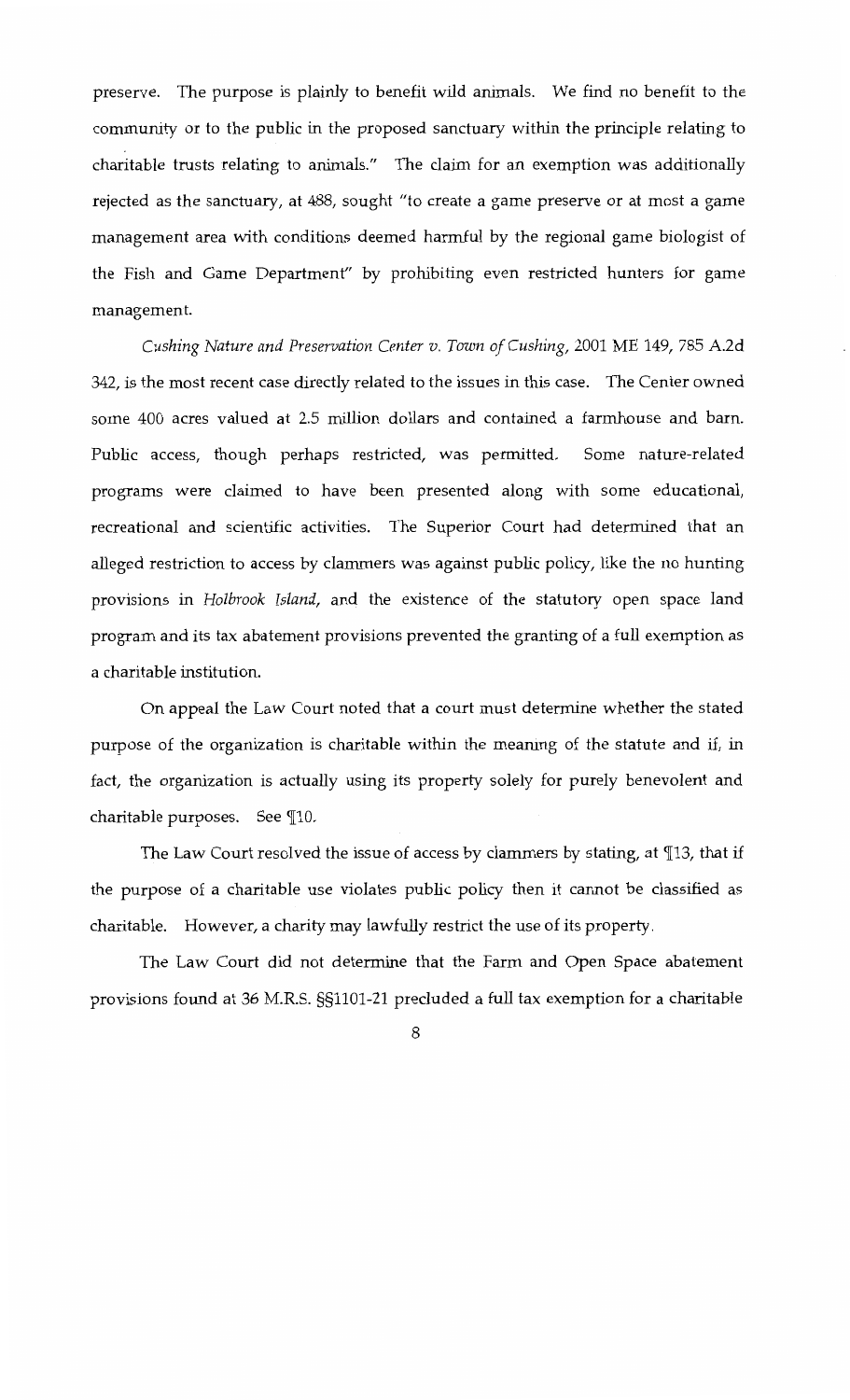institution engaged in land conservation. The Court stated, at  $\mathbb{I}15$ , given the nature of the record evidence, "Thus, we need not determine whether land conservation or preservation, standing alone, could constitute a charitable use." The *Cushing* case concluded with a discussion of whether the *Cushing Nature Center* was a charitable institution, whether its activities were conducted in good faith and whether it was created as a pretense to evade taxation. See 18. The Superior Court decision was vacated and the case was remanded *to* the Superior Court.

The final case is *Christian Fellowship and Renewal Center v. Town of Limington,* 2006 ME 44, 896 A.2d 287. That case involves an extensive review of Maine's charitable exemption jurisprudence. In addition to the principles already noted the Law Court indicated, at  $\P$ 24, that "Whether a charitable activity offsets or displaces a government service is one factor *to* consider, along with other evidence, in reviewing qualification for a charitable exemption ... but the 'quid pro quo' factor alone does not control qualification or disqualification for the charitable exemption." Lastly, at  $\mathbb{I}31$ , the Court stated that " $\ldots$  recreation and relaxation activities – even very minimal activities – may qualify as charitable activities supporting a charitable exemption." "A charitable use may qualify a property for exemption, even if the property has little human use for recreation or relaxation." See ¶31.

# IV. THE BOARD'S DECISION AND THE FACTS

The Board of Property Tax Review in its decision of August 22, 2012 stated all of the essential facts. The Trust owns 11 contiguous parcels in Limington. Three are Tree Growth properties while the remaining eight are Open Space properties. As the Board stated, "The Trust's purposes are *to* conserve natural resources and *to* provide free public access to those natural resources ... [T]he properties are used and operated as conserved wildlife habitat. The property is open to the public 365 days per year and utilized by local schools for field trips and environmental education. The properties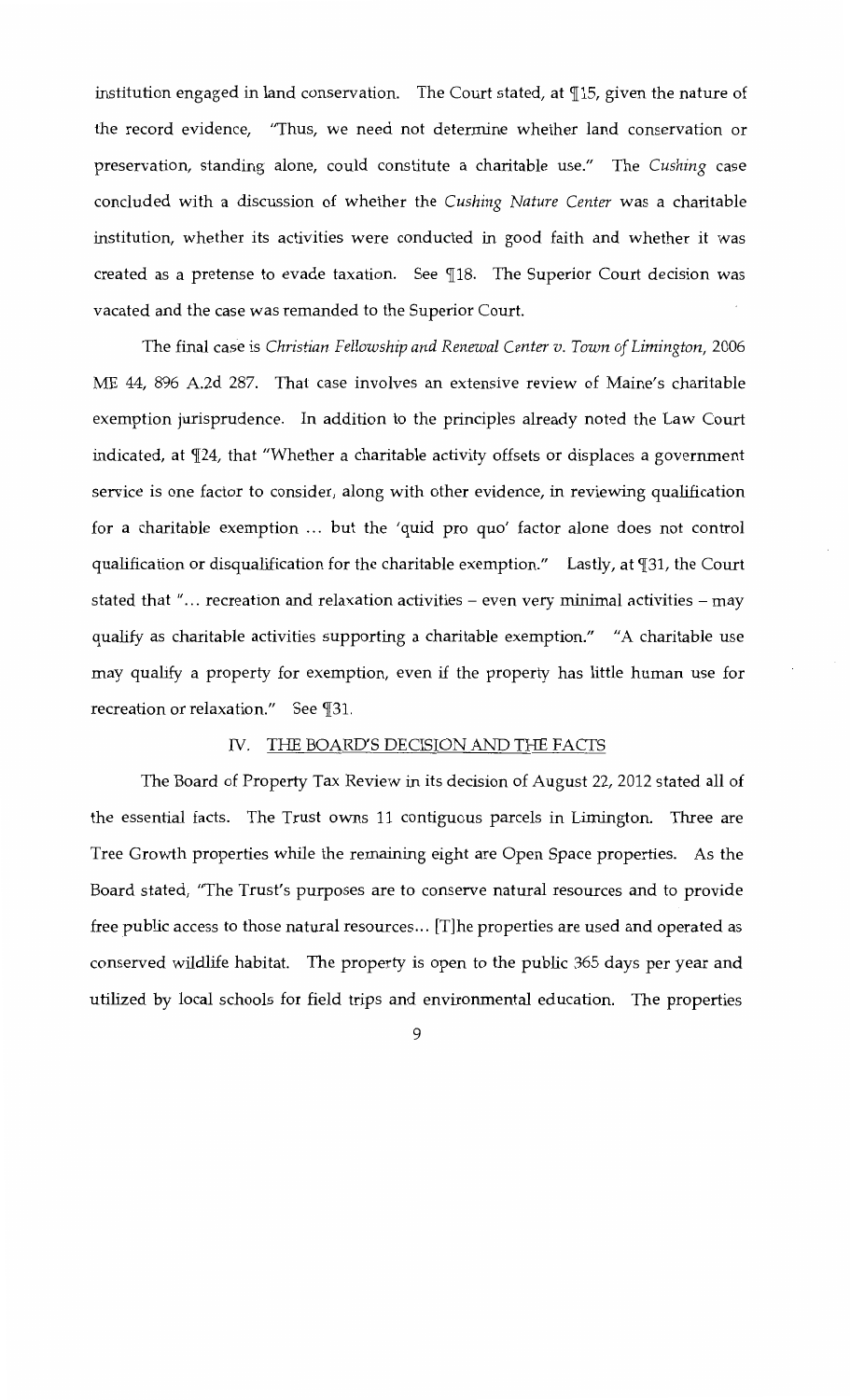also remain open for traditional uses such as hunting, fishing, hiking, cross country skiing and snowmobiling." Decision at pages 2 and 3. The Trust has also sponsored a Boy Scout troop, participated in a project involving the risk of exposure to Lyme disease and conducted a workshop related to invasive plants.

The Trust's Articles of Incorporation, at Article Second, paragraph b, indicate that another purpose of the trust is to "... protect appropriate uses such as logging, farming and other compatible commercial activities within specified areas and adjacent areas." See decision at page 3.

The Board found that the Trust did not qualify for exempt status because its activities are not restricted solely to benevolent and charitable purposes as the Articles of Incorporation permit it to "engage in ... appropriate uses such as logging, farming and other compatible commercial activities." The Board noted that a separate farm owned by the Trust in the Town of Parsonsfield engages in commercial farming.

The Board also determined that as 8 of the 11 parcels are classified as Open Space and enjoy reduced assessments those parcels are not eligible for a full exemption. It based its decision on the single Superior Court decision in *Cushing* that was vacated by the Law Court.

The last issues addressed by the Board dealt with the valuation of the Open Space properties, as the Board held that the Trust was not entitled to a full charitable institution exemption. These issues involved the interpretation of 36 M.R.S. §1106-A(2) with its relatively complex multi-step analysis. There was also a finding that the Trust had failed to prove that its property had essentially no market value.

The Board denied the Trust's appeal and an appeal to the Superior Court was timely filed.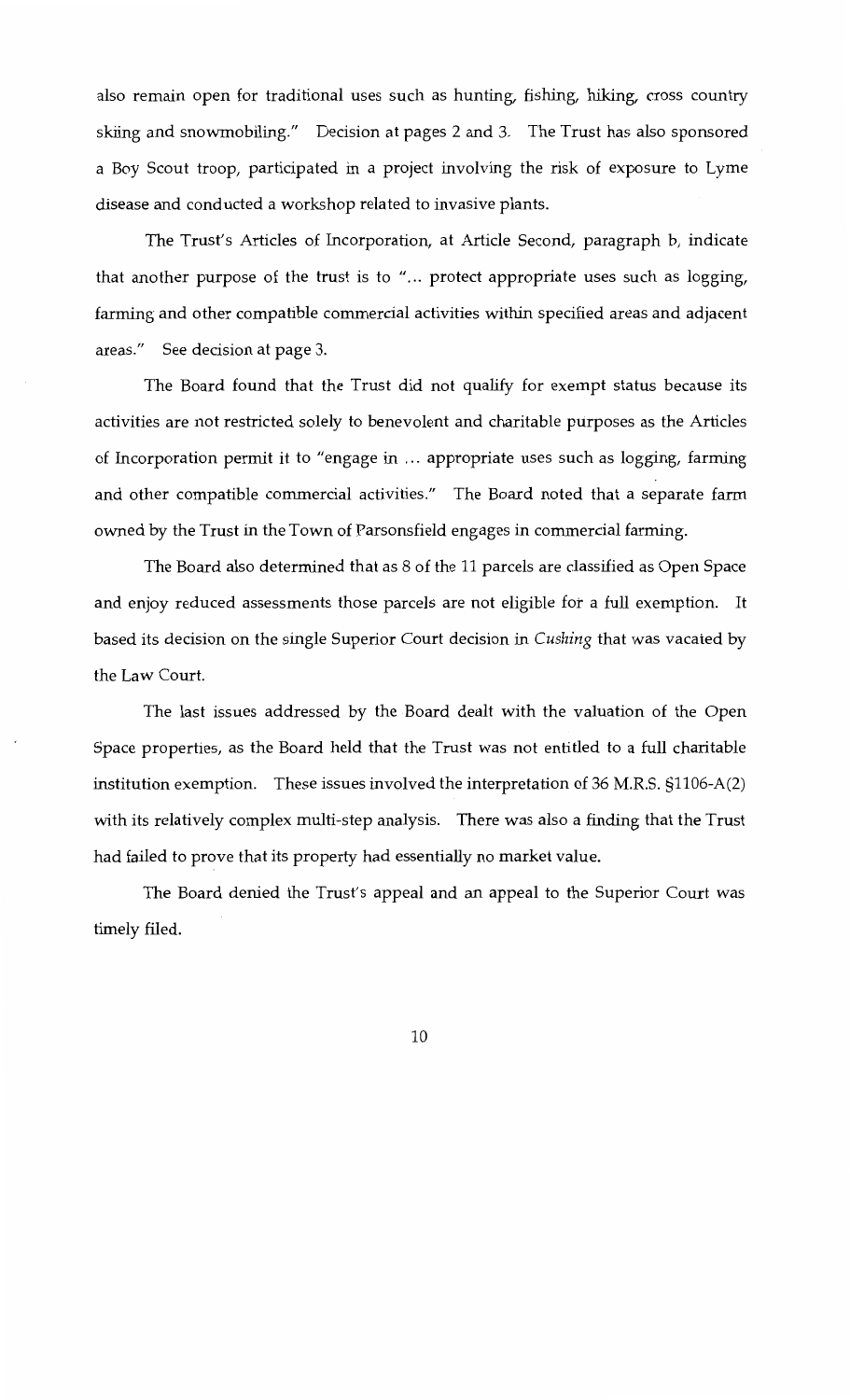# V. THE APPEAL

The complaint to the Superior Court contained five counts. By earlier order Count I, which is an appeal pursuant to procedural rule 80C, M.R.Civ.P., and Count II which is an appeal from the Open Space valuations are to be decided now following the submission of briefs and oral argument. Counts Ill and *N* dealing with the 2011 and 2012 taxes respectively and Count V based on the federal civil rights act at 42 U.S.C. §1983 were separated and are to be considered later if necessary.

# VI. DISCUSSION AND DECISION

The Trust meets all of the tests set forth in the *Green Acre Baha'i Institute* case. It is operated for purely benevolent and charitable purposes in good faith. There is no profit motive revealed or concealed. There is no pretense to avoid taxes. The production of any revenue is purely incidental to a dominant purpose which is benevolent and charitable.

The Articles of Incorporation permit the "protection" of logging, farming and other compatible commercial activities. The Articles do not actually authorize such activities. Far more importantly, no such activities have taken place in Limington and, if they had, limited activities, which are "purely incidental", are permitted. Numerous cases over decades including the recent *Hebron Academy* case all support that proposition. The minimal revenue derived from property in another town where it holds a conservation easement does not change this conclusion.

There is nothing in the requirements of 36 M.R.S. §652(1)(C) which would preclude the Trust from receiving an exemption. All of those requirements were met.

There is no indication that anything that the Trust does violates public policy such as the ban on selective hunting in *Holbrook Island* or the Superior Court's concern about clammers in the *Cushing* case.

11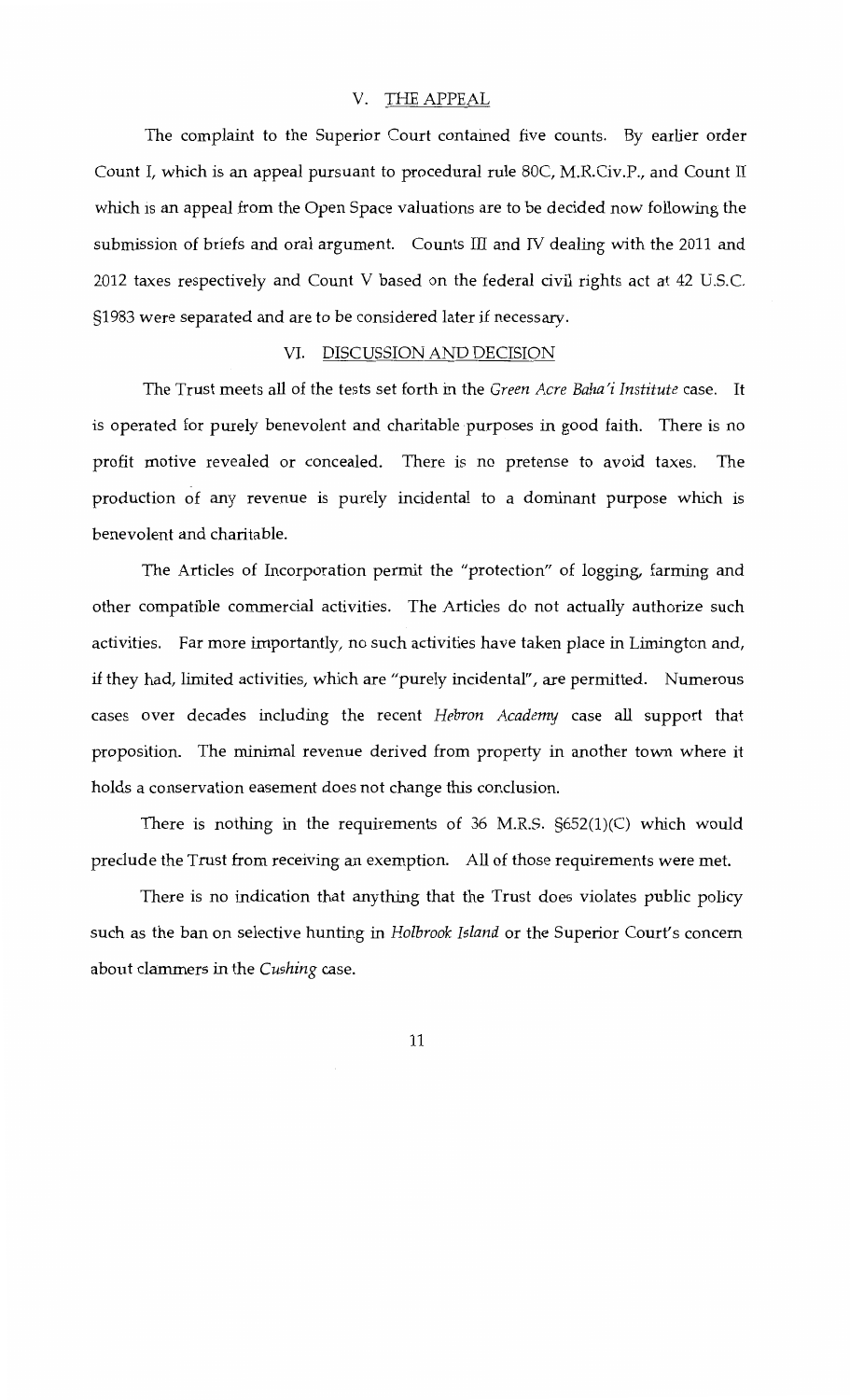The *Christian Fellowship* case notes that while a "quid pro quo" is not required, it may be considered. Pursuant to 36 M.R.S. §651(1)(B) the property of the State of Maine is exempt from local property taxation. If the State of Maine acquired the Trust property and called it, based on its location, Sawyer Mountain State Park or Limington State Park, the Town would receive no property taxes. The Trust provides what a park does and even more. It preserves open spaces. It protects plants and wildlife. It permits multiple forms of recreation and allows public access. It is open year round and charges no fees.

It is time to directly declare that a legitimate land trust, such as this one, which meets the statutory and case law requirements, is a benevolent and charitable institution exempt from local property taxes. The direct and indirect value of open space preservation particularly when, in appropriate cases, it is coupled with access for a wide variety of recreational activity is within any modern definition of a charitable institution. In addition to the ecological and environmental benefit of land preservation there are numerous physical, psychological and, for some, even spiritual benefits to having access to undeveloped land.

Whether one refers to the works and writings of President Theodore Roosevelt, Aldo Leopold or John Muir or more current scientists or authors there is an unmistakable value, despite the loss of tax revenues, to the preservation of open space particularly in a state with limited public lands. An institution such as the Trust meets the definition of a charitable institution and should have been granted an exemption.

÷

 $\frac{1}{2}$ 

There is nothing in the text of either the Maine Tree Growth Tax Law at 36 M.R.S. *§§571-et seq.* or in the Farm and Open Space Law found at 36 M.R.S. *§§1101-et seq.* that indicates that either would preclude a charitable institution from seeking an exemption under 36 M.R.S. §652(1)(A). As the Law Court cases have indicated some land trusts would not qualify for an exemption because they "were not incorporated by this State"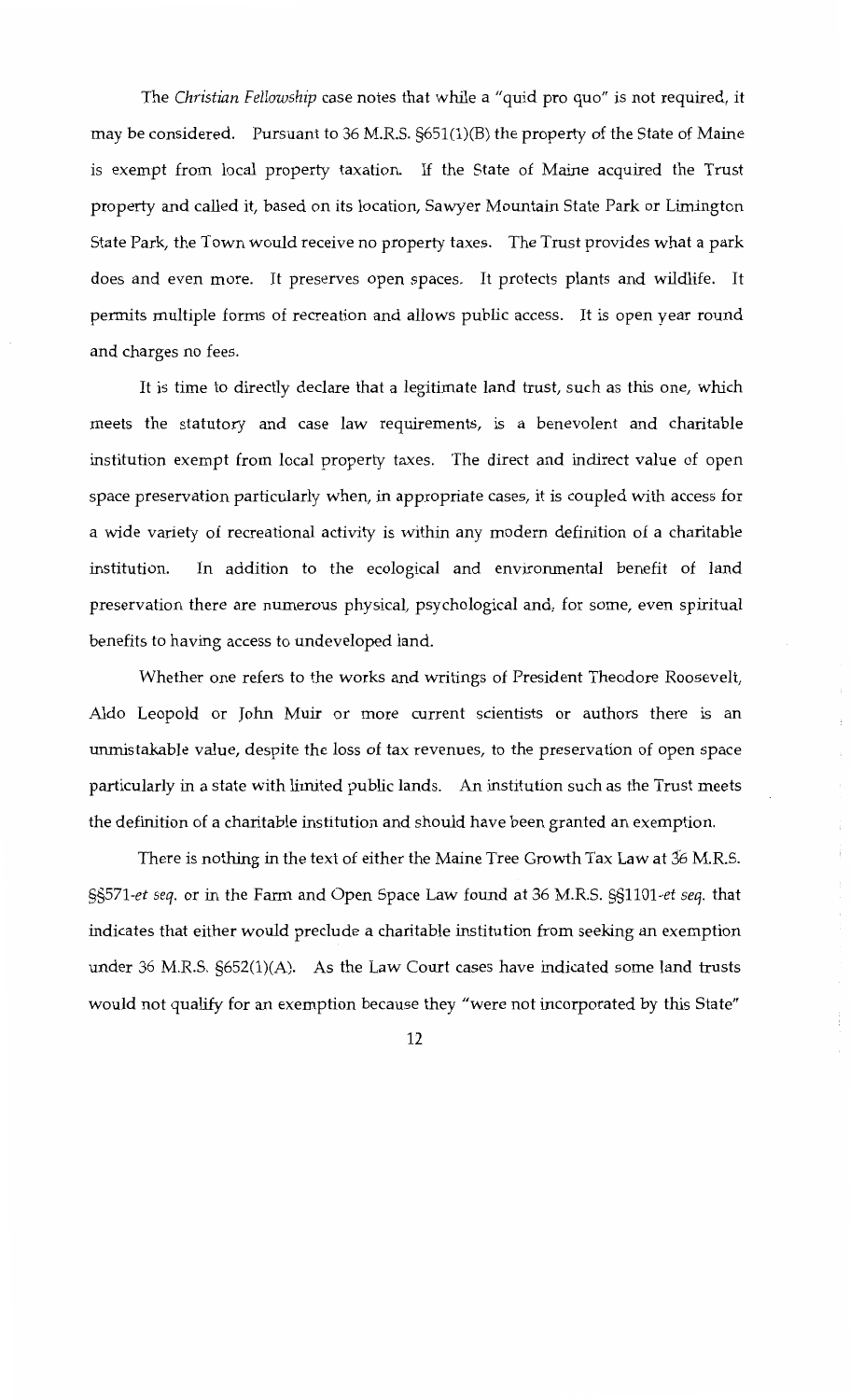or private ownership rights were retained. Likewise properties in private ownership which would qualify for a reduction in taxes under the Tree Growth or Open Space provisions would not, given their private ownership, qualify for the exemption afforded a charitable institution. Whether one uses the mathematical concepts of sets or the visual depiction of a Venn diagram it is clear that charitable institution exemptions versus tree growth or open space abatements, while sometimes having elements in common, are distinct concepts.

It is not necessary *to* determine whether the Board correctly calculated any open space abatement as the Trust is entitled *to* a full exemption.

The entry is:

Judgment for the plaintiff on Counts I and II of the complaint. Decision of the Maine Board of Property Tax Review of August 22, 2012 is reversed. The Francis Small Heritage Trust, Inc. is entitled *to* an exemption from property taxation as a benevolent and charitable institution. The parties shall inform the Clerk within 30 days how they wish *to* proceed with the remaining counts.

Dated: May 30,2013

Caul a Fulgade

 $\bar{1}$ 

Justice, Superior Court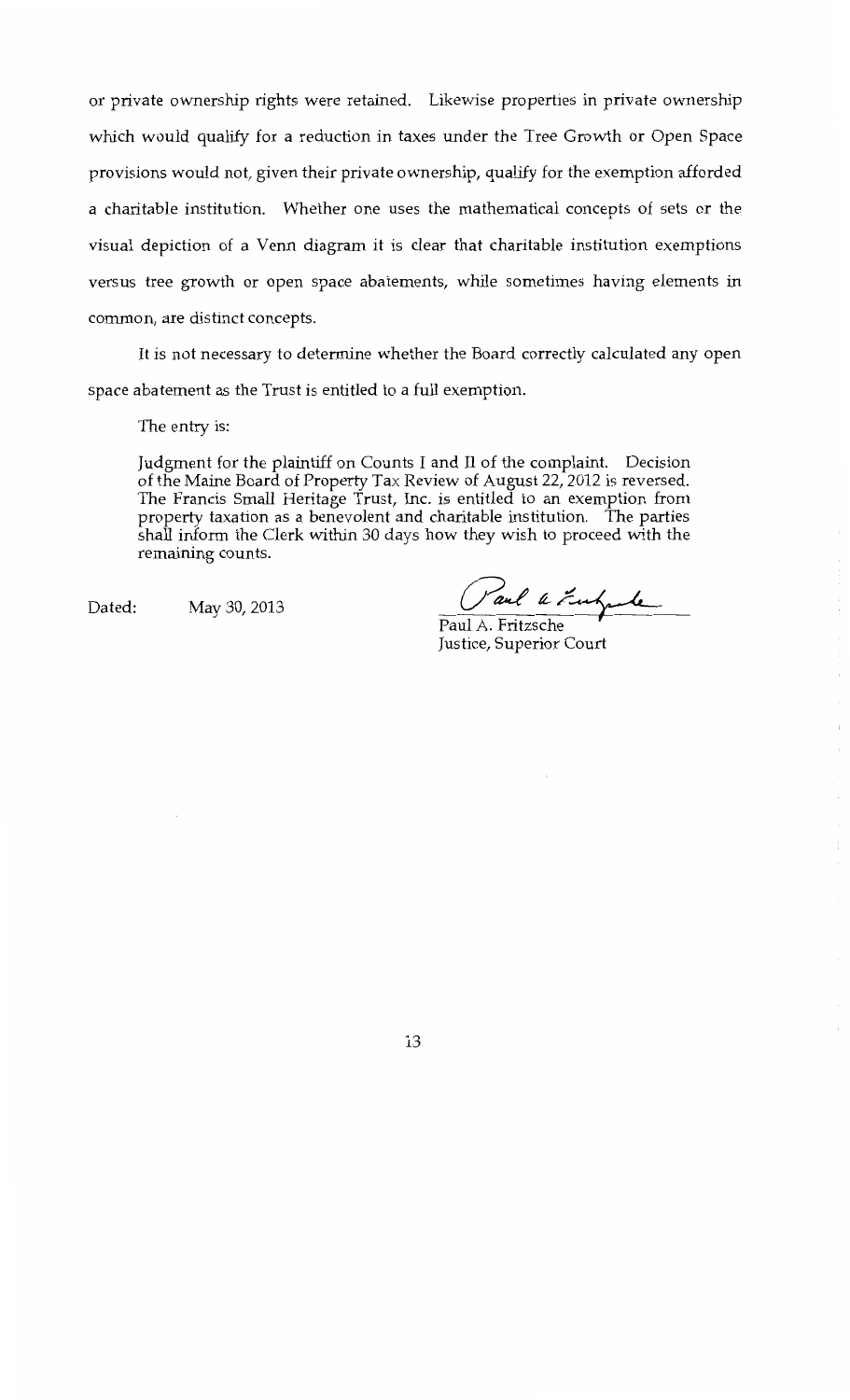# $EXHIBIT$   $A$

## **36 § 651 TAXATION Title 36**

. **(4)** The i with the assessors  $(5)$  An ex holding p stipend fr **(6)** An eJ .. occupied Federally other thai · nonprofit that nonp assessed v An exemp of the pro rental hou **(a)** Fe  $(i)$ is su G( **(ii**  St co rel **(ii;**  fac ··pa an' ger anc (iv: sui: pur *Coc*  **(b)** Elif subpara (i)  $\mathrm{De}_{\bar{\text{P}}}$ corr owr Hur mer **(ii) (iii)**   $(iv)$ that **(v)** l

Ch. 105

Æ.

: مح<br>المحمد ¥. ŞŞ зń. diw

÷.

**(7)** In additic · paragraph A rental housin

**B-1.** Real estate owned by the Water Resources Board of the State of New Hampshire and used for the preservation of recreational facilities in this State.

**C.** All property which by the Articles of Separation is exempt from taxation.

**D.** The property of any public municipal corporation of this State appropriated to public uses, if located within the corporate limits and confines of such public municipal corporation.

**E.** The pipes, fixtures, hydrants, conduits, gatehouses, pumping stations, reservoirs and darns, used' only for reservoir purposes, of public municipal corporations engaged in supplying water, power or light, if located outside of the limits of such public municipal corporation.

**F.** All airports and landing fields and the structures erected thereon or contained therein of public municipal 'corporations whether located within or without the limits of such public municipal corporations. Any structures or land contained within such airport not used for airport or aeronautical purposes shall not be entitled to this exemption. Any public municipal corporation which is required to pay taxes to another such corporation under this paragraph with respect to any airport or landing field shall be reimbursed by the county wherein the airport is situated.

**G.** The pipes, fixtures, conduits, buildings, pumping stations and other facilities of a public municipal corporation used for sewage disposal, if located outside the limits of such public municipal corpora~ tion.

R.S.1954, c. 92, § 6; 1955, c. 131; 1955, c. 399, §§ 1, 6; 1961, c. 223, § 6; 1961, c. 395, § 33; 1965, c. 125; 1967, c. 115; 1981,c.492,§ D,6; 1981,c.595,§ 4.

I No subsec. 2 was enacted.

### § **6 52. Property of institutions and organizations**

**1. 1Property of institutions and organizations.** The property of institutions and organizations is exempt from taxation as provided in this subsection.

**A.** The real estate and personal property owned and occupied or used solely for their own purposes by benevolent and charitable institutions incorporated by this State are exempt from taxation. Such an institution may not be deprived of the right of exemption by reason of the source from which its funds are derived or by reason of limitation in the classes of persons for whose benefit the funds are applied.

For the purposes of this paragraph, "benevolent and charitable institutions" includes, but is not limited to, nonprofit nursing homes licensed by the Department of Health and Human Services pursuant to Title 22, chapter 405,<sup>2</sup> nonprofit residential care facilities licensed by the Department of Health and Human Services pursuant to Title 22, chapter 1663,<sup>3</sup> nonprofit community mental health service facilities licensed by the Commissioner of Health and Human Services pursuant to Title 34–B, chapter 3 4 and nonprofit child care centers incorporated by this. State as benevolent and charitable institutions. For the purposes of this paragraph, "nonprofit" refers to an institution that has been determined by the United States Internal Revenue Service to be exempt from taxation under Section 501(c)(3) of the Code.5

**B.** The real estate and personal property owned and occupied or used solely for their own purposes by literary and scientific institutions are exempt from taxation. If any building or part of a building is used primarily for employee housing, that building, or that part of the building used for employee housing, is not exempt from taxation.

**C.** Further conditions to the right of exemption under paragraphs A and B are that:

**(1)** Any corporation claiming exemption under paragraph A must be organized and exclusively for benevolent and charitable purposes;

**(2)** A director, trustee, officer or employee of an organization claiming exemption may not directly or indirectly any pecuniary profit from the operation of that organization, except as reasonable compensation for services in effecting its purposes or as a proper beneficiary of its strictly benevolent or charitable purposes;

(3) All profits derived from the operation of an organization claiming exemption and the proceeds from the sale of its property must be devoted exclusively to the purposes for which it is organized.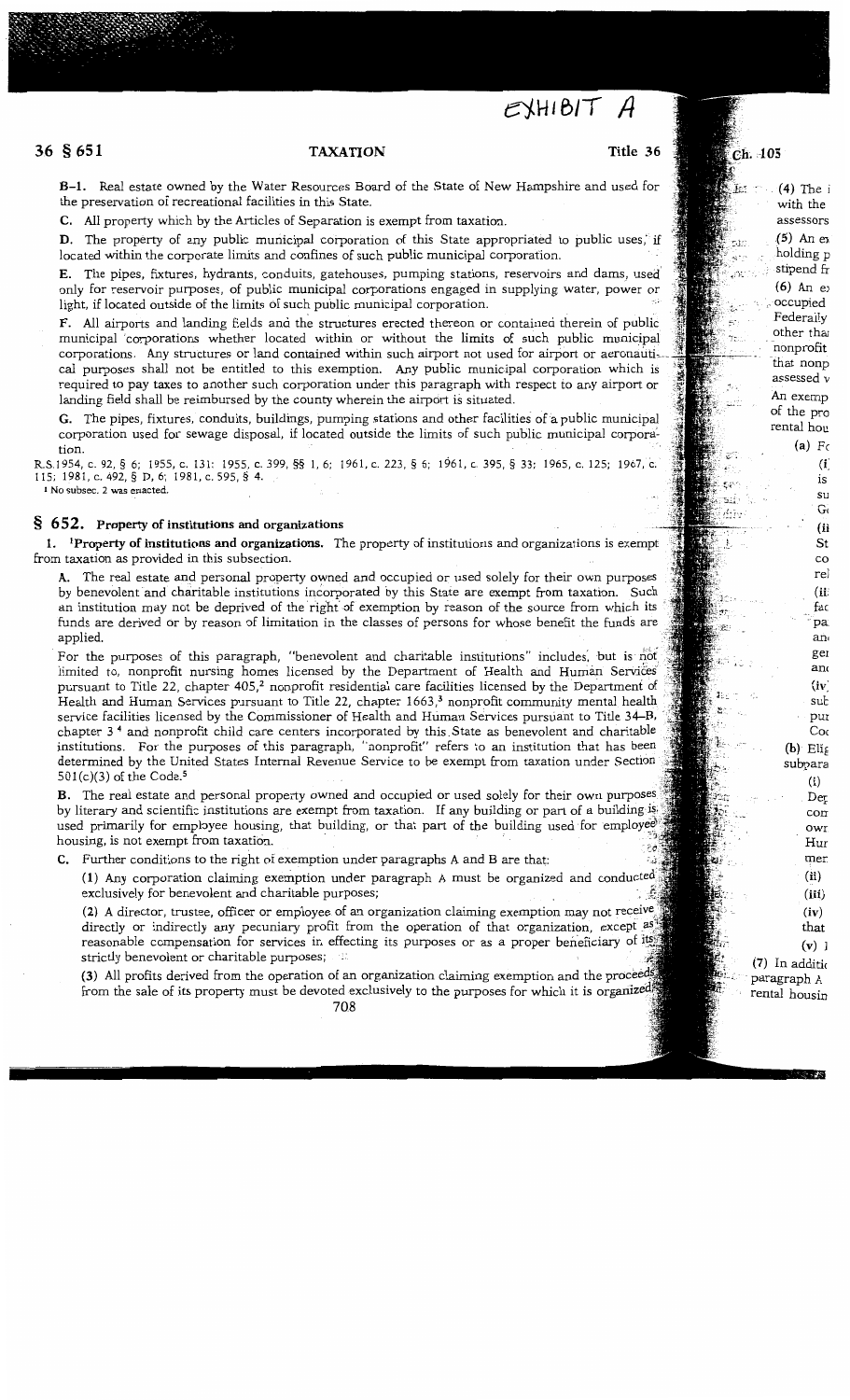**(4)** The institution, organization or corporation claiming exemption under this section must file with the assessors upon their request a report for its preceding fiscal year in such detail as the assessors may reasonably require;

**(5)** An exemption may not be allowed under this section in favor of an agricultural fair association holding pari-mutuel racing meets unless it has qualified the next preceding year as a recipient of a stipend from the Stipend Fund provided in Title 7, section 86;

**(6)** An exemption allowed under paragraph A or B for real or personal property owned and \_ occupied or used to provide federally subsidized residential rental housing is limited as follows: Federally subsidized residential rental housing placed in service prior to September 1, 1993 by other than a nonprofit housing corporation that is acquired on or after September 1, 1993 by a "nonprofit housing corporation and the operation of which is not an unrelated trade or business to that nonprofit housing corporation is eligible for. an exemption limited to 50% of the municipal assessed value of that property.

An exemption granted under this subparagraph must be revoked for any year in which the owner of the property is no longer a nonprofit housing corporation or the operation of the residential rental housing is an unrelated trade or business to that nonprofit housing corporation.

(a) For the purposes of this subparagraph, the following terms have the-following meanings.

**(i)** "Federally subsidized residential rental housing" means residential rental housing that is subsidized through project-based rental assistance, operating assistance or interest rate subsidies paid or provided by or on behalf of an agency or department of the Federal Government.

**(ii)** "Nonprofit housing corporation" means a nonprofit corporation organized in the State that is exempt from tax under Section  $501(c)(3)$  of the Code and has among its corporate purposes the provision of services to people of low income or the construction, rehabilitation, ownership or operation of housing.

**(iii)** "Residential rental housing" means one or more buildings, together with any facilities functionally related and subordinate to the building or buildings, located on one parcel of land and held in common ownership prior to the conversion to nonprofit status and containing 9 or more similarly constructed residential units offered for rental to the general public for use on other than a transient basis, each of which contains separate and complete facilities for living, sleeping, eating, cooking and sanitation.

**(iv)** "Unrelated trade or business" means any trade or business whose conduct is not substantially related to the exercise or performance by a nonprofit corporation of the purposes or functions constituting the basis for exemption under Section 501(c)(3) of the Code.

**(b)** Eligibility of the following property for exemption is not affected by the provisions of this subparagraph:

(i) Property used as a nonprofit nursing home, residential care facility licensed by the Department of Health and Human Services pursuant to Title 22, chapter 1663 ° or a community living arrangement as defined in Title 30-A, section 4357-A or any property owned by a nonprofit organization licensed or funded by the Department of Health and Human Services to provide services to or for the benefit of persons with mental illness or mental retardation;

**(ii)** Property used for student housing;

**(iii)** Property used for parsonages;

**(iv)** Property that was owned and occupied or used to provide residential rental housing that qualified for exemption under paragraph A or B prior to September 1, 1993; or

(v) Property exempt from taxation under other provisions of law; and

**(7)** In addition to the requirements of subparagraphs (1) to (4), an exemption is not allowed under paragraph A or B for real or personal property owned and occupied or used to provide residential rental housing that is transferred or placed in service on or after September 1, 1993, unless the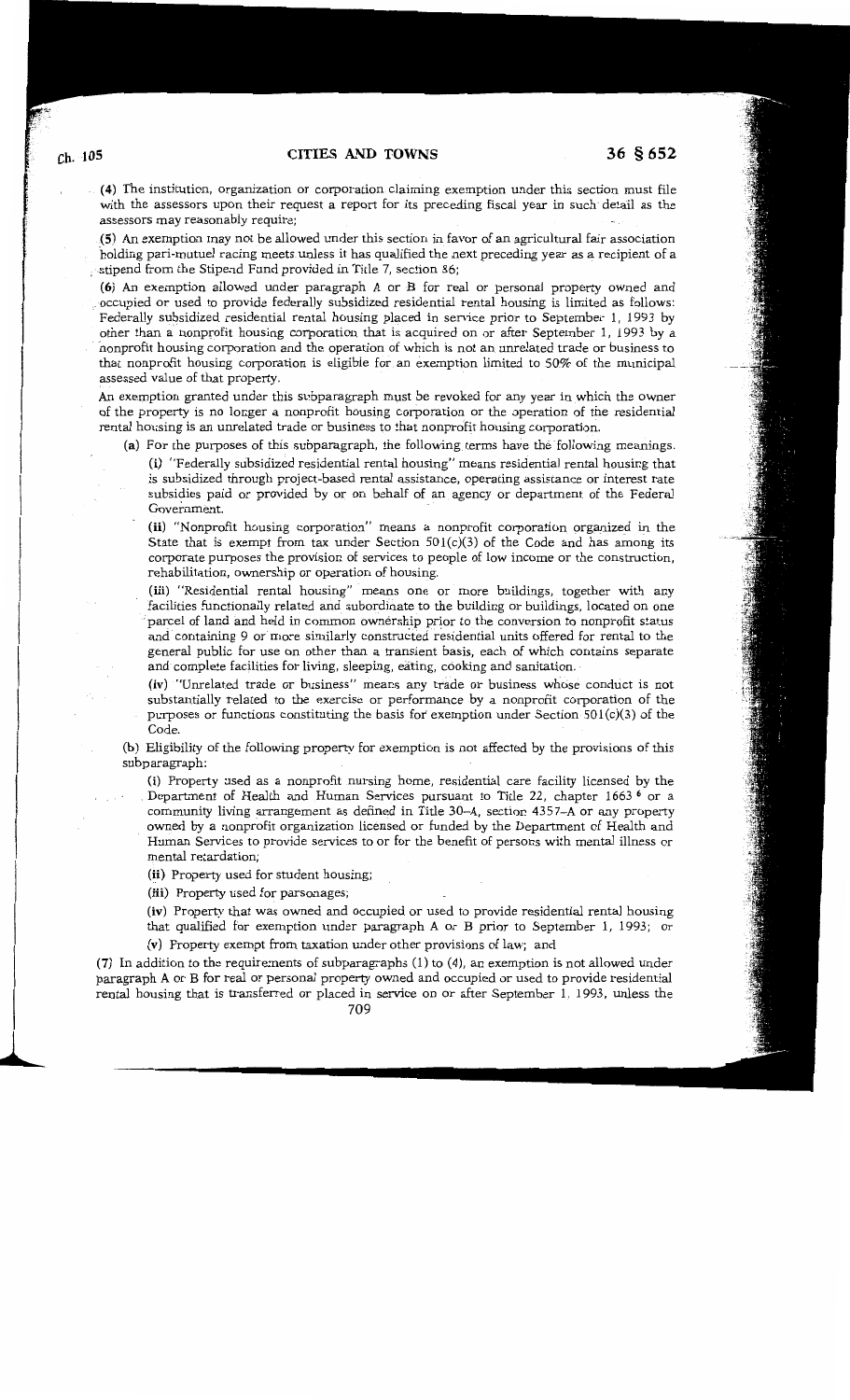property is owned by a nonprofit housing corporation and the operation of the residential rental housing is not an unrelated trade or business to the nonprofit housing corporation.

For the purposes of this subparagraph, the following terms have the following meanings.

**(a)** "Nonprofit housing corporation" means a nonprofit corporation organized in the State that is exempt from tax under Section  $501(c)(3)$  of the Code and has among its corporate purposes the provision of services to people of low income or the construction, rehabilitation, ownership or operation of housing.

**(b)** "Residential rental housing" means one or more buildings, together with any facilities functionally related and subordinate to the building or buildings, containing one or more similarly constructed residential units offered for rental to the general public for use on other than a transient basis, each of which contains separate and complete facilities for living, sleeping, eating, cooking and sanitation.

**(c)** "Unrelated trade or business" means any trade or business whose conduct is not substantially related to the exercise or performance by a nonprofit organization of the purposes constituting the basis for exemption under Section 50l(c)(3) of the Code.

### **D. Repealed.** Laws 1979, c. 467, § 3.

**E.** The real estate and personal property owned, occupied and used for their own purposes by posts of the American Legion, Veterans of Foreign Wars, American Veterans, Sons of Union Veterans of the Civil War, Disabled American Veterans and Navy Clubs of the U.S.A. that are used solely by those organizations for meetings, ceremonials or instruction or to further the charitable activities of the organization, including all facilities that are appurtenant to that property and used in connection with those purposes, are exempt from taxation. If an organization is not the sole occupant of the property, the exemption granted under this paragraph applies only to that portion of the property owned, occupied and used by the organization for its purposes.

Further conditions to the right of exemption are that:

(1) A director, trustee, officer or employee of any organization claiming exemption may not receive directly or indirectly any pecuniary profit from the operation of that organization, except as reasonable compensation for services in effecting its purposes or as a proper beneficiary of its purposes;

**(2)** All profits derived from the operation of the organization and the proceeds from the sale of its property must be devoted exclusively to the purposes for which it is organized; and

**(3)** The institution, organization or corporation claiming exemption under this paragraph must file with the assessors upon their request a report for its preceding fiscal year in such detail as the assessors may reasonably require.

**F.** The real estate and personal property owned and occupied or used solely for their own purposes by chambers of commerce or boards of trade in this State are exempt from taxation.

Further conditions to the right of exemption are that:

(1) A director, trustee, officer or employee cif any organization claiming exemption may not receive directly or indirectly any pecuniary profit from the operation of that organization, except as reasonable compensation for services in effecting its purposes or as a proper beneficiary of its purposes;

**(2)** All profits derived from the operation of the organization and the proceeds from the sale of its property must be devoted exclusively to the purposes for which it is organized; and

**(3)** The institution, organization or corporation claiming exemption under this paragraph must file with the assessors upon their request a report for its preceding fiscal year in such detail as the assessors may reasonably require.

**G.** Houses of religious worship, including vestries, and the pews and furniture within them; tombs and rights of burial; and property owned and used by a religious society as a parsonage up to the value of \$20,000, and personal property not exceeding \$6,000 in value are exempt from taxation, except that any portion of a parsonage that is rented is subject to taxation. For purposes of this

paragraph whether or worship w  $H.$  Real  $\epsilon$ college fra tions for r appurtenar a building those purp' Further col (1) A

> receive as reas purpos **(2)** All proper **(3)** Th< file wit assesso

I. **Repeale** 

**J.** The rea and E to organizatio. **K;** Except occupied *01*  tion that is the operati<

maintenanc beginning a property.

### **L. Deleted**

An organizati• accompanied by in which the ex would otherwise that the organiz. basis upon whicl R.S.1954, c. 92, § 16, 1967; 1967, c. 1979, c. 467, §§ 2 March 31, 1994; J eff. April 2, 1998; § 19; 2007, c. 627 · 1 No subsection 2 v 2 22 M.R.S.A. § 18: 3 22 M.R.S.A. § 78! 4 34-B M.R.S.A. § : 5 26 U.S.C.A. § 50! 6 22 M.R.S.A. § 78C

§ **653.** Estate The following  $($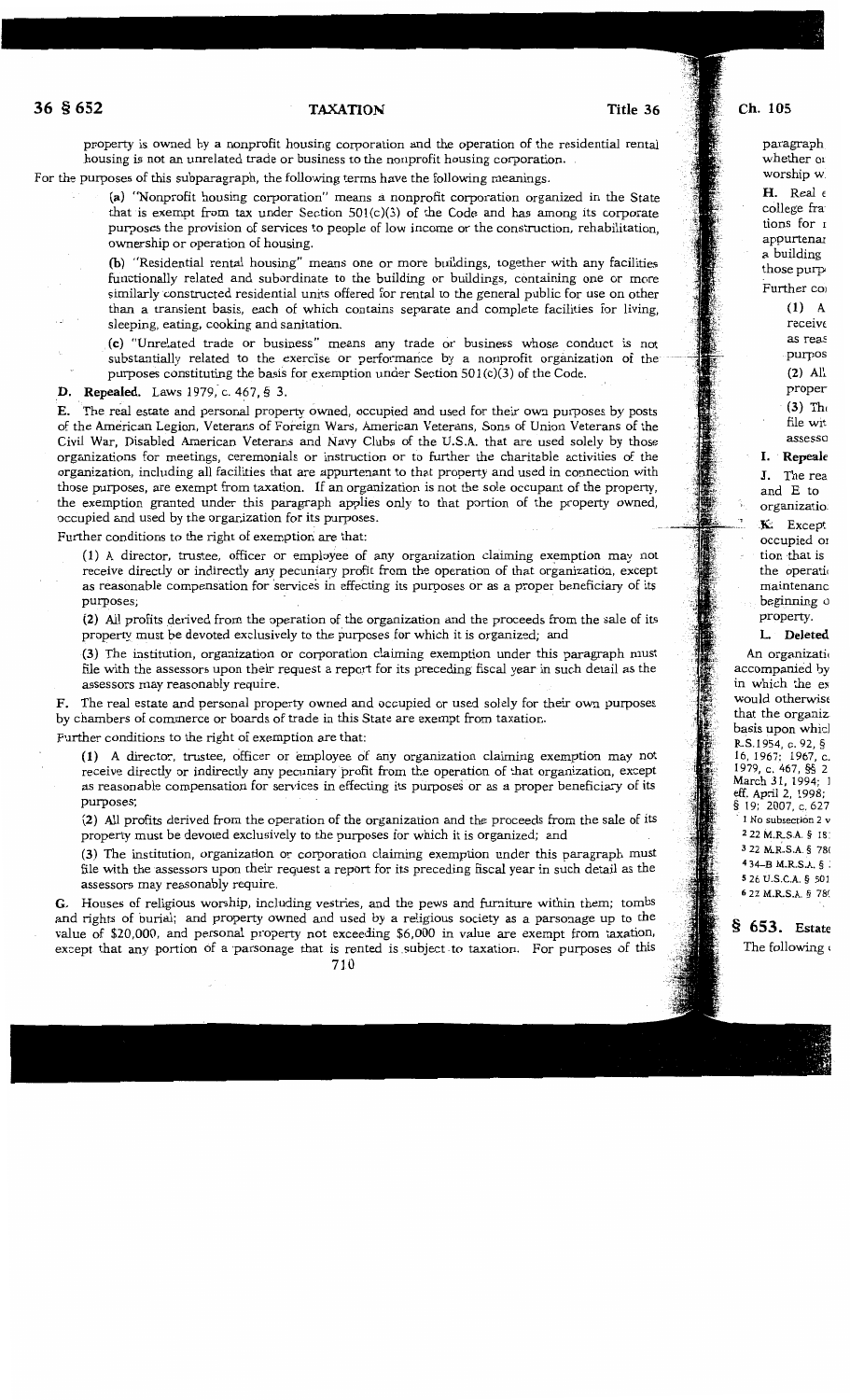# **CITIES AND TOWNS 36 § 653**

paragraph, "parsonage" means the principal residence provided by a religious society for its cleric whether or not the principal residence is located within the same municipality as the house of religious worship where the cleric regularly conducts religious services.

**H.** Real estate and personal property owned by or held in trust for fraternal organizations, except college fraternities, operating under the lodge system that are 'used solely by those fraternal organizations for meetings, ceremonials or religious or moral instruction, including all facilities that are appurtenant to that property and used in connection with those purposes are exempt from taxation. If a building is used in part for those purposes and in part for any other purpose, only the part used for those purposes is exempt.

Further conditions to the right of exemption under this paragraph are that:

**(1)** A director, trustee, officer or employee of any organization claiming exemption may not receive directly or indirectly any pecuniary profit from the operation of that organization, except as reasonable compensation for services in effecting its purposes or as a proper beneficiary of its purposes;

**(2)** All profits derived from the operation of the organization and the proceeds from the sale of its property must be devoted exclusively to the purposes for which it is organized; and

**(3)** The institution, organization or corporation claiming exemption under this paragraph must file with the assessors upon their request a report for its preceding fiscal year in such detail as the assessors may reasonably require.

**I. Repealed.** Laws 1979, c. 467, § 7.

**J.** The real and personal property owned by one or more of the organizations in paragraphs A and B and E to H and occupied or used solely for their own purposes by one or more other such organizations are exempt from taxation.

**K.** Except as otherwise provided in this subsection, the real and personal property leased by and occupied or used solely for its own purposes by an incorporated benevolent and charitable organization that is exempt from taxation under section 501 of the Code and the primary purpose of which is the operation of a hospital licensed by the Department of Health and Human Services, a health maintenance organization or a blood bank are exempt from taxation. For property tax years beginning on or after April **1,** 2012, the exemption provided by this paragraph does not include real property.

**L. Deleted.** Laws 2007, c. 627, § 20.

An organization or institution that desires exemption under this section must file a written application accompanied by written proof of entitlement for each parcel on or before the first day of April in the year in which the exemption is first requested with the assessors of the municipality in which the property would otherwise be taxable. If granted, the exemption continues in effect until the assessors determine that the organization or institution is no longer qualified. Proof of entitlement must indicate the specific basis upon which exemption is claimed.

R.S.1954, c. 92, § 6; 1955, c. 73; 1955, c. 399, §§ 1, 4; 1957, c. 319; 1963, c. 229; 1965, c. 13; 1967, c. 64, eff. March 16, 1967; 1967, c. 372; 1971, c. 111; 1971, c. 475; 1973, c. 719; 1975, c. 771, § 402, eff. Jan. 4, 1977; 1977, c. 487; 1979, c. 467, §§ 2 to 7; 1991, c. 420; 1993, c. 286, § 1, eff. June 7, 1993; 1993, c. 422, §§ 4, 5; 1993, c. 572, § 1, eff. March 31, 1994; 1995, c. 366, § 1; 1995, c. 560, § K-82; R.R.1995, c. 2, § 93; 1997, c. 442, § 3; 1997, c. 668, § 20, eff. April2, 1998; 2001, c. 354, § 3; 2001, c. 596, §§ B-23, B-24; 2005, c. 563, § 16; 2005, c. 645, § 1; 2007, c. 438, § 19; 2007, c. 627, § 20; 2009, c. 425, § 1. .

I No subsection 2 was enacted.

2 22 M.R.S.A. § 1811 et seq.

3 22 M.R.S.A. § 7801 et seq.

4 34 B M.R.S.A. § 3001 et seq.

 $526$  U.S.C.A. §  $501(c)$ .

6 22 M.R.S.A. § 7801 et seq.

### § **6 53. Estates of veterans**

The following estates of veterans are exempt from taxation:

Ch. 105